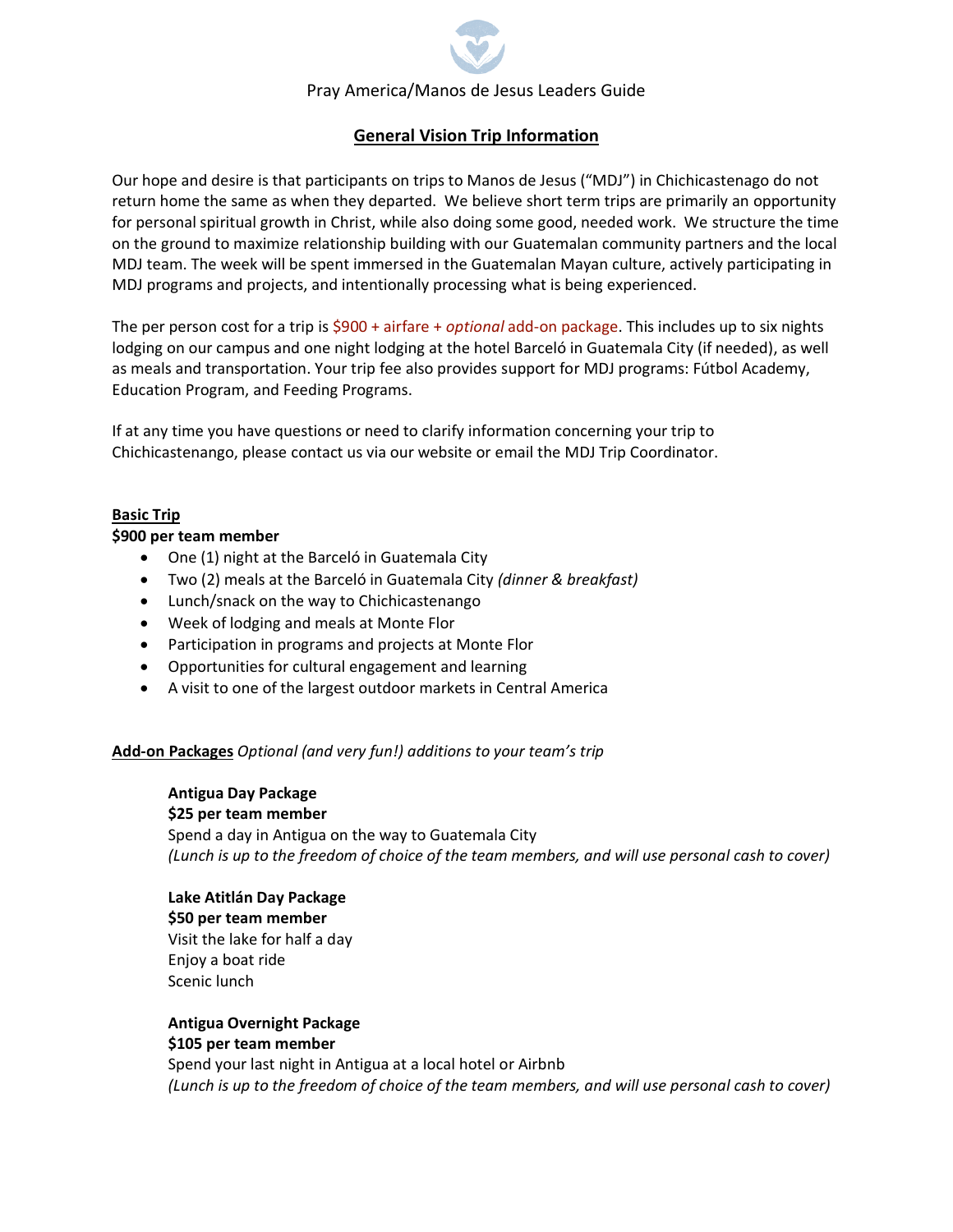# **Booking a Trip**

Trip dates are available year-round, except for the last three weeks in December. View availability using our [Trip Calendar](https://prayamerica.org/trip-calendar/) located on our website.

### **Legal Documents & Immunizations**

- A current passport, not due to expire within six months.
- A current Tetanus shot is required for all participants.
- We recommend performing a COVID-19 test 24-48 hours before departure to Guatemala. This is to reduce the spread of COVID in the communities and people we will be in contact with, and to help ensure team members do not get stuck in Guatemala in the event they are coming while positive for COVID without knowing.

#### **MDJ COVID-19 Policy**

Manos de Jesus follows the travel and testing policies of the governments of Guatemala and the United States for entry and exit respectively. However, due to very limited healthcare access for the communities we serve and the logistical and cost implications of team members testing positive in Guatemala, we highly recommend that all team members take a rapid test before departure to Guatemala.

Please visit the U.S. Embassy in Guatemala [website](https://gt.usembassy.gov/alert-covid-19-2/) to view the most up to date governmental travel policies.

### **MDJ COVID-19 Regulations**

- Team members must wear masks at all times, properly covering both nose and mouth, except while eating, drinking, or inside their private room.
- If a team member exhibits symptoms of COVID-19, team member must be tested. If the team member packed an antigen at home test, they can use that test; if a team member did not bring an antigen at home test, they will be taken to a clinic in Guatemala for testing at the personal expense of the team member (testing and transportation).
	- $\circ$  If the test result is positive, team member will be quarantined off Monte Flor at the personal expense of the team member (lodging and meals).
		- MDJ will help to arrange lodging reservations, as well as additional testing as needed, but MDJ will not cover the costs or supervise in person.
- We highly recommend that all teams have a designated individual to supervise and stay with any team members who test positive for COVID-19.

### **Travel Insurance**

Given the uncertainty of COVID-19 and government travel regulations, we strongly encourage team members to personally purchase travel insurance and/or COVID-19 specific travel insurance.

### **Booking a Trip**

- 1. Pick your trip dates
- 2. Contact us through our [website](https://prayamerica.org/contact-us/) or submit an online [Trip Information Request Form](https://prayamerica.org/mission-trips/trip-information-request-form/)
- 3. Build and register your team (the maximum team size is 10 people)
	- Fill out [a Team Member Registration Form](https://prayamerica.org/mission-trips/team-member-registration/) for each team member
	- Complete **60 days prior to arrival in Guatemala**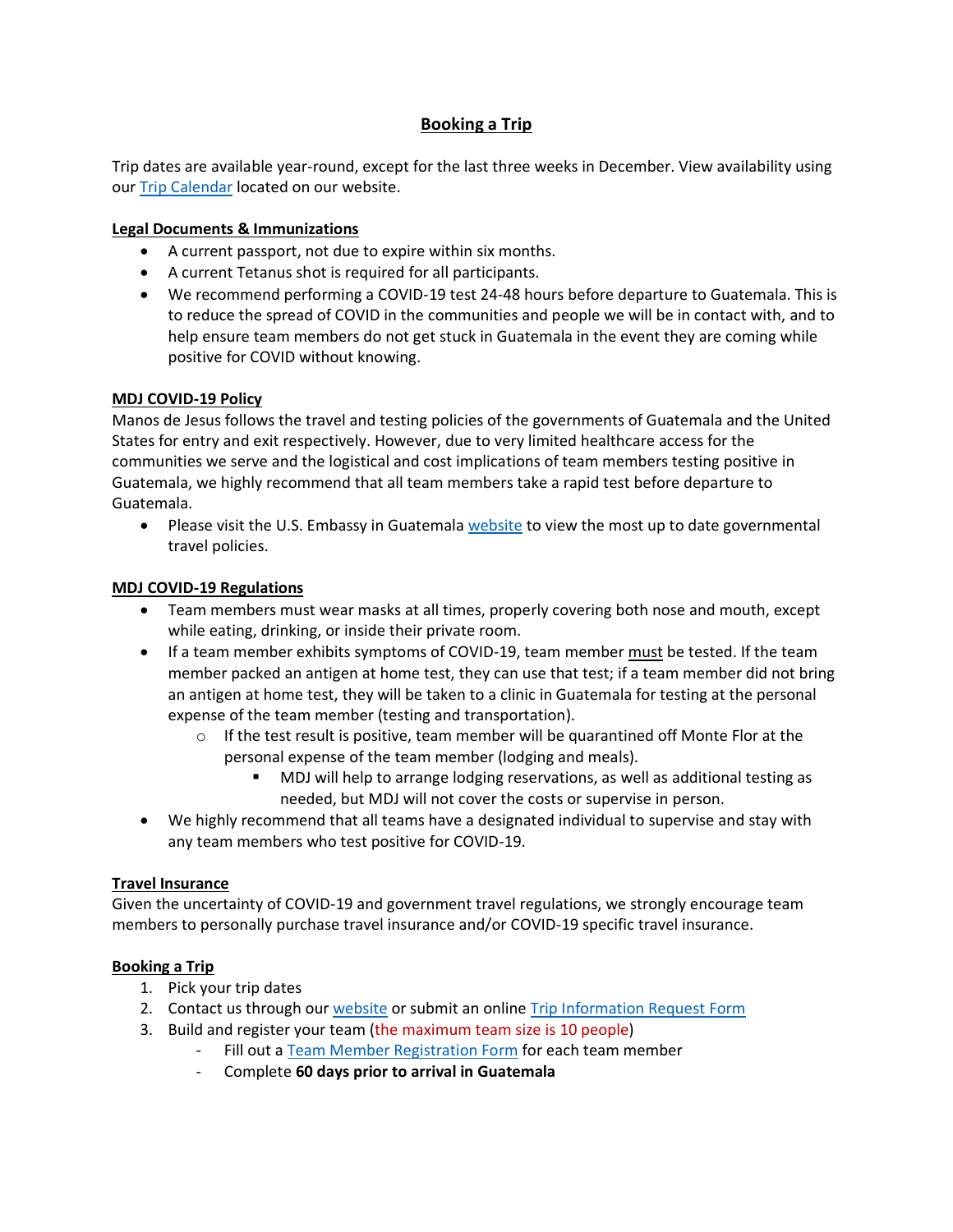- 4. Book flights
	- We request that all team members depart and return together on the same flight itinerary.
	- Please select mid-day arrival and departure times.
	- Provide team's flight itinerary to PA **45 days prior to arrival**
- 5. Decide which trip package your team wants
- 6. Send trip payment to the Pray America office in **1 check**. Make checks out to Pray America, with your trip dates and group name clearly marked in the memo line.
	- Your team members financial contributors can write their checks for your trip to the church or non-profit organization handling your team funds.
	- If you do not have a church or non-profit organization to handle your team funds, please contact MDJ for suggestions so you and/or your contributors can still receive a tax deduction for the donated funds.
	- All trip funds, including add-on packages need to be sent to PA **1 month prior to arrival**.

Please mail checks made out to Pray America to the following address:

Pray America PO Box 14070 Lansing, MI 48901-4070

*Note*: **Work Projects** are planned based on the current needs of MDJ. If a work project(s) is available during the team's scheduled week, the work project(s) will be provided to teams as an additional option prior to their trip. As there was in the past, there will be an additional cost to participate in the work project(s) according to its cost.

### **Important Deadlines**

- Complete team member registration forms **60 days prior to arrival**.
- Provide team's flight itinerary to PA **45 days prior to arrival**.
- All trip funds, including add-on packages need to be sent to PA **1 month prior to arrival**.

## **Additional Information**

### **Transition Day & Add-on Packages**

Following a week of service teams can benefit from a day of reflection, processing, preparing for and traveling home. Recommendations on how to spend your transition day:

- Prayer and reflection morning = Spend time alone or as a group praying for Manos de Jesus, Chichicastenango, and your team. Leave campus at 11am, travel to Guatemala City and enjoy a relaxing evening at the Barceló. (Team members will pay for lunch)
- Day in Antigua =  $$25$  per person. Spend a day in Antigua on the way to Guatemala City. Sightsee, shop, and eat on your own. Spend the night at the Barceló in Guatemala City.
- Day at Lake Atitlán  $=$  \$50 per person. Enjoy the beauty and culture of Lake Atitlán, shop, eat lunch (included), and spend the night at the Barceló in Guatemala City.
- Antigua Overnight =  $$105$  per person. Sightsee, shop, and eat on your own. Spend your last night in Antigua at a local hotel or Airbnb.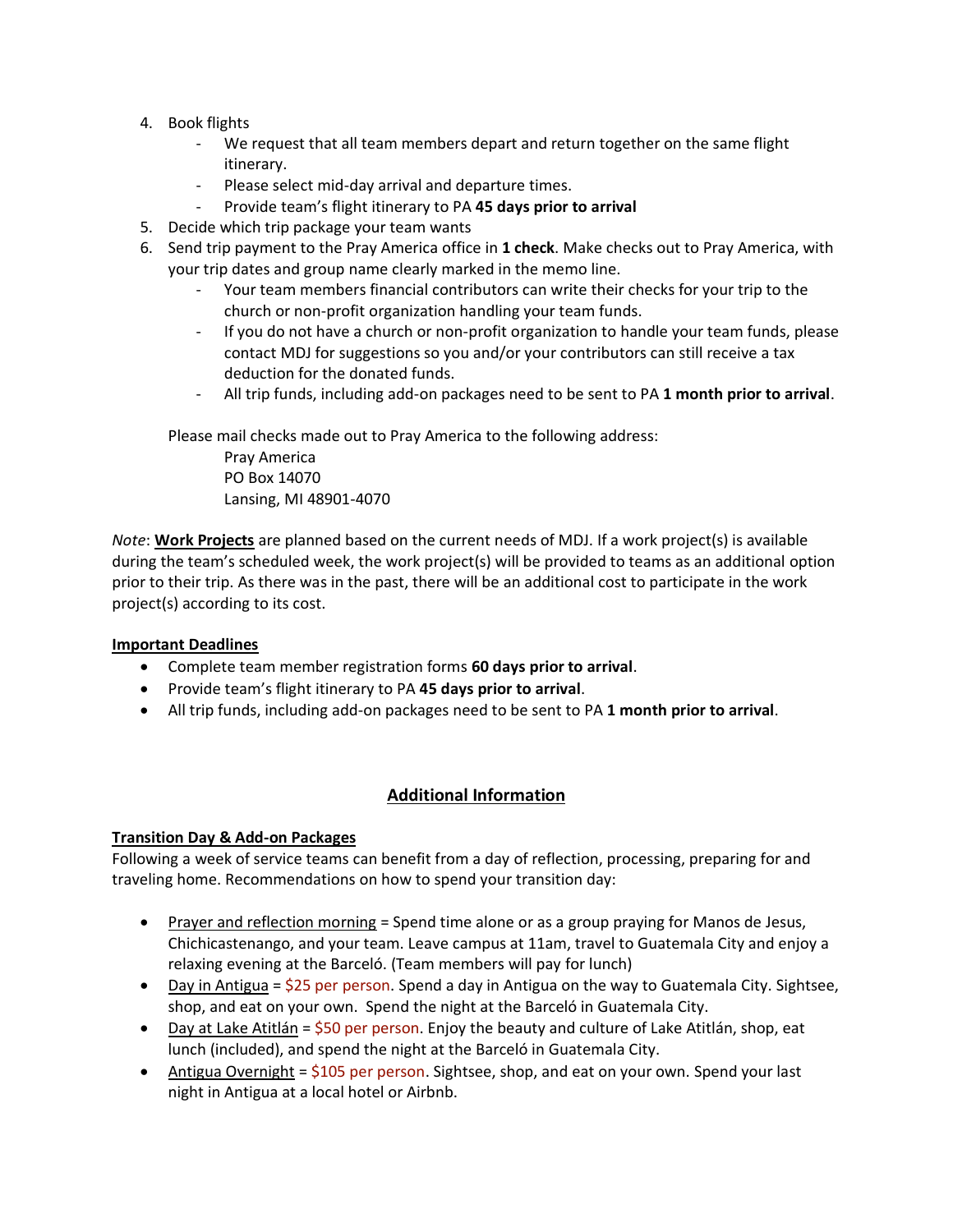## **Team Member Preparation**

Each team member will have different expectations for your trip to Guatemala. It can be very helpful and healthy to discuss expectations as a group before your trip. God typically grows and stretches us in unique ways on a vision trip. A helpful place to start is to be reminded that you are in Guatemala to serve, not to be served. The following serving order is a helpful tool for your team to remember prior to and during your time in Guatemala:

- 1. Guatemalans
- 2. Your fellow team members
- 3. Manos de Jesus staff and missionaries
- 4. Yourself

## **Pre-Trip Meeting Topics**

We strongly encourage the Team Leader to hold regular meetings leading up to the trip. This will facilitate group cohesiveness and it will provide a chance for you to help your team with any questions they may have concerning your upcoming trip. The following are suggested topics to be covered:

- 1. Travel plans, team expectations, fundraising, payments & deadlines, packing list *(see exhibit A)*, and initial team member requirements
- 2. Prepare your team spiritually
- 3. Flexible mindset, although there will be a planned itinerary the schedule is subject to change
- 4. Culture and history of Guatemala *(\*These videos are intense and should be previewed prior to being viewed by kids)*
	- "Reparando" available on Amazon Video
	- "Living on One Dollar a Day" available on Amazon Video
	- "Finding Oscar" available on Amazon Video
	- "Voice of a Mountain Life After the 36 Year War in Guatemala" available on YouTube

### **5. Donated items**

▪ Please do **not** bring any donated items without consulting with the MDJ Trip Coordinator. The Trip Coordinator can communicate with you about what, if any donated items are needed.

### **Address for Customs Card**

Canton Chilima Finca Monteflor, Chichicastenango, Quiche

### **Unplugging Policy**

Although we have WIFI at Monte Flor, it is a limited bandwidth so we ask everyone to "unplug" as much as possible. Furthermore, we strongly encourage all team members to unplug so that they can more easily be fully present and available to connect and build relationships, as well as see, learn, and hear what God wants to share with them while they are here.

### **Exchanging Money**

We can exchange your US dollars for Q's here at Monte Flor. We ask that we exchange everyone's money at the same time, and only once during the week. Banks here have become extremely particular about the cash they will accept so we ask that you bring crisp, unmarked, and untorn bills in **denominations of \$20 or larger** (banks here no longer accept \$1's, \$5's, or \$10's).

*\*Note that you can also exchange your money at your bank prior to the trip if you prefer.*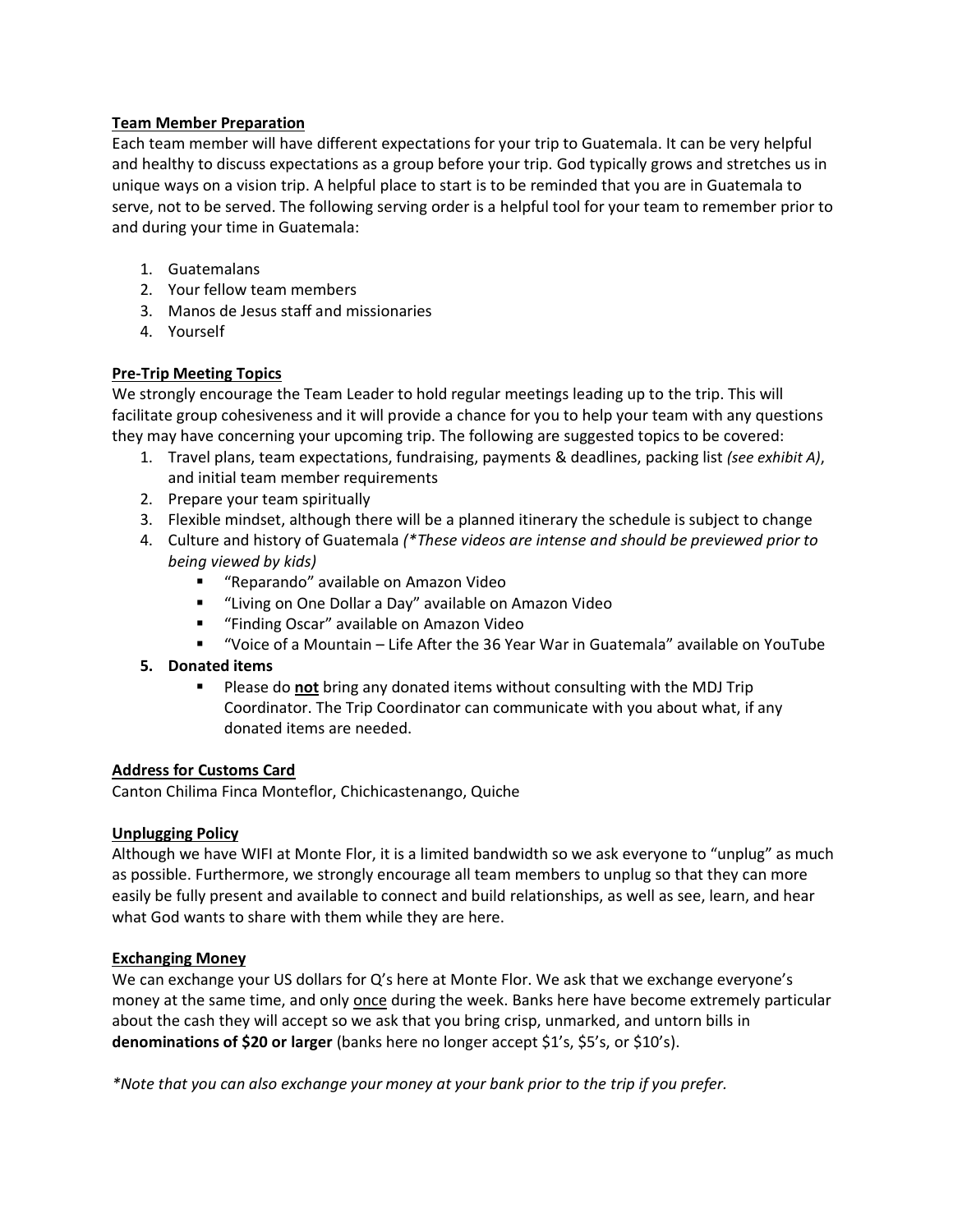#### **MDJ Tienda**

We have a shop on the Monte Flor campus that sells T-shirts, sweatshirts, sandals, coffee, woven gift bags, etc. Credit cards are accepted.

#### **Alcohol Use**

No drinking alcohol while in Chichicastenango. This includes brining alcohol back to Monte Flor. Meals paid for by MDJ will not cover any alcohol purchases.

### **Tips & Gifts**

At the end of the week, you will have the chance to tip the Guatemalan staff of MDJ. This is given in quarterly bonuses and is another opportunity to show our love and our appreciation to the kitchen staff, the program leaders, the build guys, the gardeners, the guards, and the rest of the staff. \*Please do **NOT** give gifts or tips directly to individual Guatemalan staff members (this can easily cause interpersonal strain within the staff).

If you have any questions or concerns, please reach out to us through our website or through email to the MDJ Trip Coordinator.